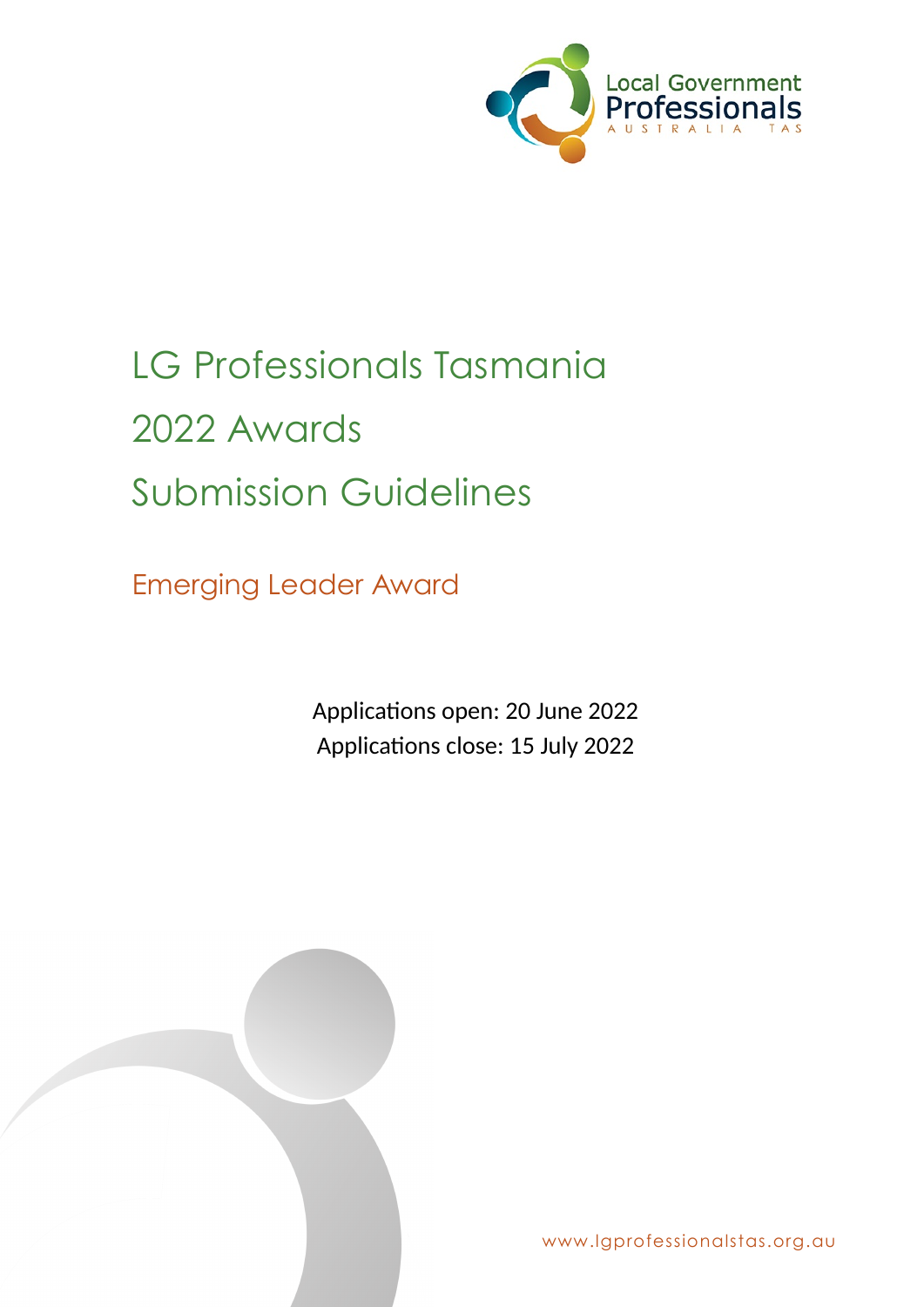

## **1. About the Award**

Local Government Professionals Australia (LG Professionals Australia) is the national body representing local council executives and professionals that promote the interests of members through advocacy, networking, and thought leadership. The members are the state and territorybased local government professional organisations including LG Professionals Tasmania.

The LG Professionals Australia National Federation Awards is an annual celebration of outstanding achievements in local government. The awards honour local governments for their efforts in making a difference in their communities, by showcasing innovative solutions that demonstrate leading practices, deliver quality services and better outcomes for communities, and have the potential to be replicated across the country.

**Here in Tasmania, the awards program has been designed to support the national awards with the state winners being entered into the national competition. Winners will be recognised in front of industry peers at an awards ceremony in June.**

The National Awards will be presented in September.

The National winners will:

- − Receive a trophy for their council and individual certificates for all team members;
- − Feature in an awards publication to be circulated industry-wide; and
- − Have the opportunity to self-promote through a publicity program with LG Professionals Australia which may include presenting at associated events.

### **2. Emerging Leader Award Description**

This award recognises the outstanding achievements of an up-and-comer in leadership and distinction. Nominees will be acknowledged for their demonstrated leadership ability including personal drive and integrity, vision and strategic thinking, as well as their contributions and ongoing commitment to their council and community at large.

These exemplary qualities can be evidenced through any demonstration of practicality and resourcefulness, including improved corporate processes, an outstanding project initiative, or innovation in management practices, for example. As an emerging leader, nominees must be 35 years of age or under with at least two years of local government experience.

The Emerging Leader Award is proudly sponsored by Spirit Super.



### **3. How to Enter**

Nominations should be [submitted online](https://lgprofessionalstas.org.au/awards/emerging-leader-award-application/) by **5.00 pm, Friday 15 July 2022**. No late submissions will be accepted.

By submitting the nominations, councils and applicants consent to the written materials and photos provided to be used by LG Professionals Australia and LG Professionals Tas in any publications, brochures, internet site or other promotional initiatives.